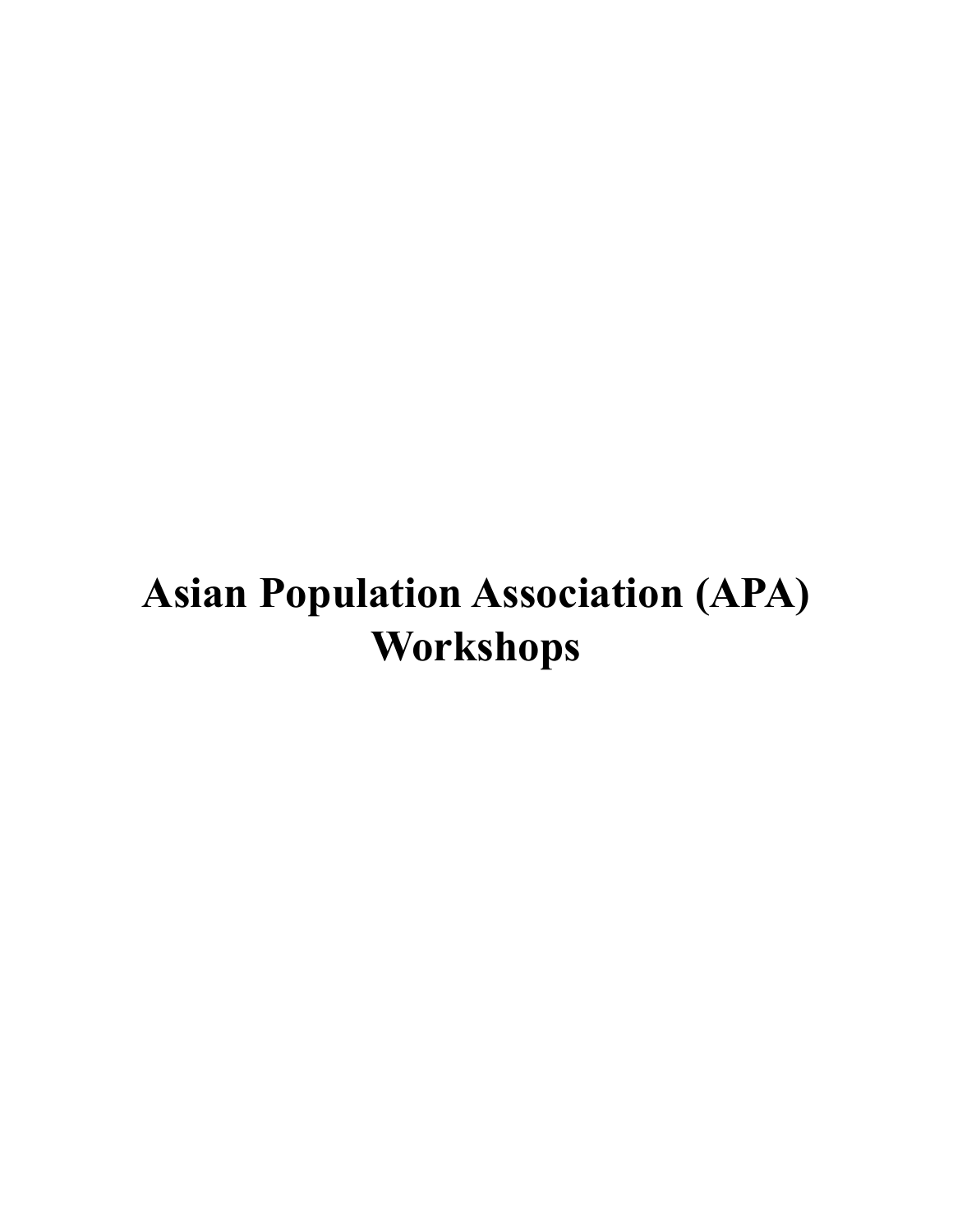# **1. IUSSP Two-Day Short Course Bayesian Small Area Estimation using Complex Survey Data: Methods and Applications**

**Organizer:** IUSSP - International Union for the Scientific Study of Population

**Organizing committee:** *Sam Clark* (Department of Sociology, The Ohio State University**)** *Zehang Li* (Department of Statistics, University of Washington**)** *Jon Wakefield* (Departments of Statistics and Biostatistics, University of Washington).

## **10-11 July 2018: 9:00 am. - 4:00 pm.**

#### **Description:**

Small area estimation (SAE) is an important endeavor in global health, epidemiology, and increasingly, in demography. SAE is often based on data obtained from complex surveys, and one must acknowledge the survey design when statistical analysis is performed so that measures of uncertainty incorporate sampling variability. Often data in particular areas are sparse (perhaps non-existent) and so spatial smoothing is advantageous to 'borrow strength' from neighboring areas.

We will begin with introductions to complex survey data, SAE, space-time modeling, and Bayesian statistics and then bring these topics together to show how reliable SAE estimation can be performed. The course will end with a complex application: space-time smoothing of under-5 infant mortality using demographic and health survey (DHS) data. This application is part of an on-going collaboration that the instructors have with UNICEF. In this context, the use of both full and summary birth history data will be described. Throughout, hands-on experience will be gained through the use of the instructors' SUMMER R package that carries out space-time smoothing of area-level complex survey data, based on methodology that has been published by the instructors.

### **Prerequisites:**

None, although familiarity with R, Bayesian methods, and mortality measurement are helpful. Participants may want to bring their own laptop with R installed so that they can follow along and experiment with the data and code.

### **Number of Participants: 30.**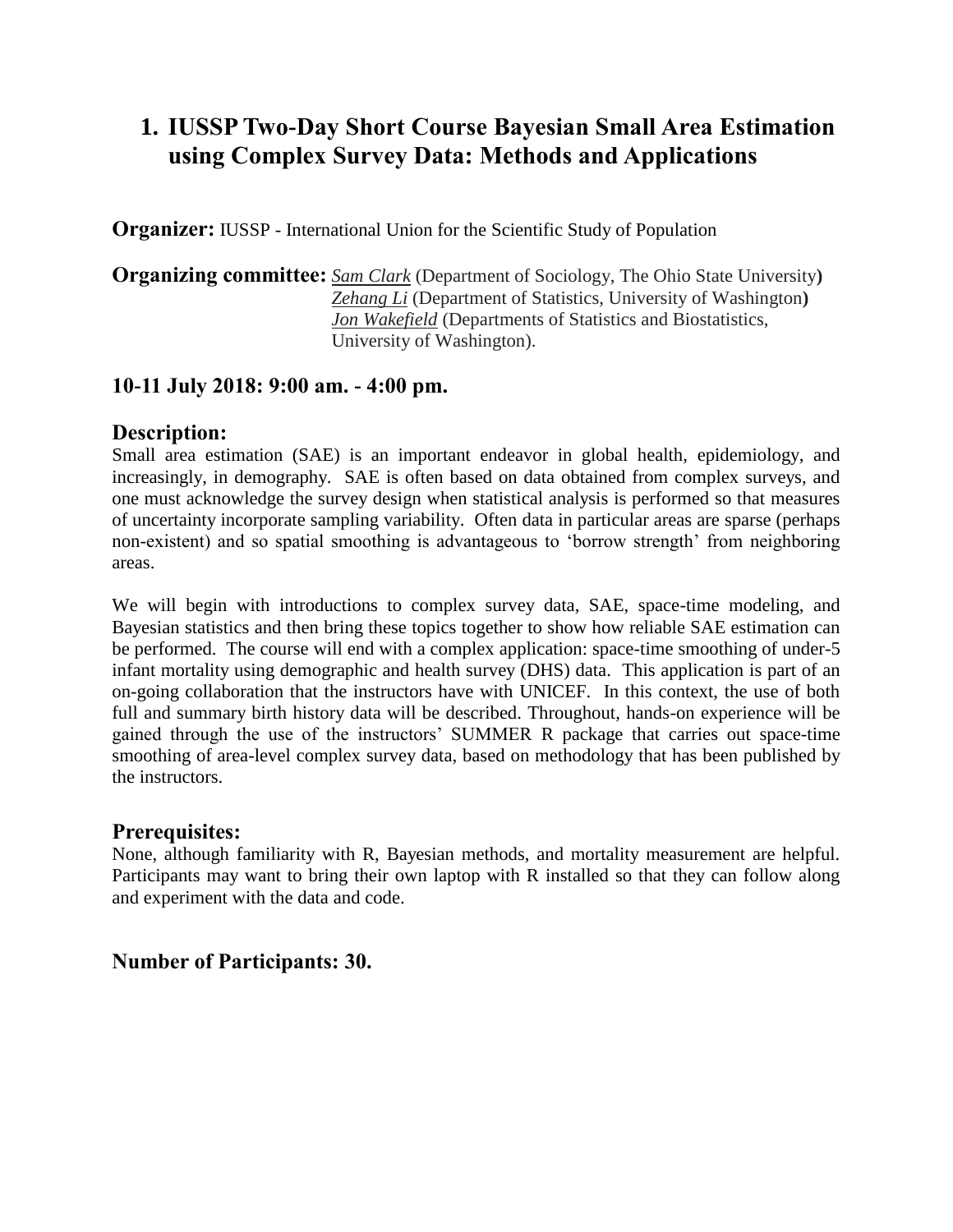# **2. Modelling and Projecting Sub-national Population in selected Asian Countries: Dissemination and Conclusion (Invitation Only)**

**Organizer:** *<u>Samir KC</u>* (Ph.D., Demography, Professor, Human Capital and Development, ADRI, Shanghai University)

## **10 July 2018: 9:00am. - 4:00 pm.**

#### **Description:**

Understanding population dynamics and heterogeneity within a country provides important insights for explaining social and environmental changes. It also helps to identify vulnerable sections of the population that are affected most by these changes. Projections of population dynamics and heterogeneity can serve as a prediction that assists policymakers and other stakeholders in visualizing an alternative future, to assess what-if scenarios, or to simulate sensitivity tests of single or multiple variables. While demographers are interested purely in population dynamics, the users of population projections are spread in many disciplines, among them development studies with a focus on Sustainable Development Goals (SDG).

To assist government planning and setting targets for administrators, national statistical agencies are mandated to maintain population counts and monitor dynamics by various demographic and socioeconomic characteristics at the national and sub-national levels. The data are collected through censuses, surveys and other data sources, such as tables and/or micro-data that are available from the National Statistical Offices who often also conduct analyses and projections with varying quality and frequency between countries making it difficult to conduct crosscountry comparisons and to predict the future population development.

National level and cross-country population dynamics are also maintained and projected at the international level. The downside of such extensive cross-country projections is that they employ a top-down approach that largely ignores what is happening in the country (local knowledge and expertise) and lack local ownership making them less popular among local users either for national level studies or at sub-national levels.

The incomparability of data produced by national statistical agencies due to quality issues and different methods and the moderate use of data produced by international agencies that apply a supra-national approach motivated us to develop a consistent method for studying population dynamics across and within countries by collaborating with local partner institutions.

Lead by Samir KC (applicant), researchers at the Asian Demographic Research Institute (ADRI) at Shanghai University and IIASA (Austria) have developed multi-dimensional/multi-state models to study population dynamics at the global, regional, national and sub-national level. Currently, an initiative to disseminate the methodology is underway in collaboration with institutional partners in eleven Asian countries/regions (Bangladesh, China, Hong Kong, India, Indonesia, Iran, Nepal, Pakistan, Philippines, Sri Lanka, and Thailand).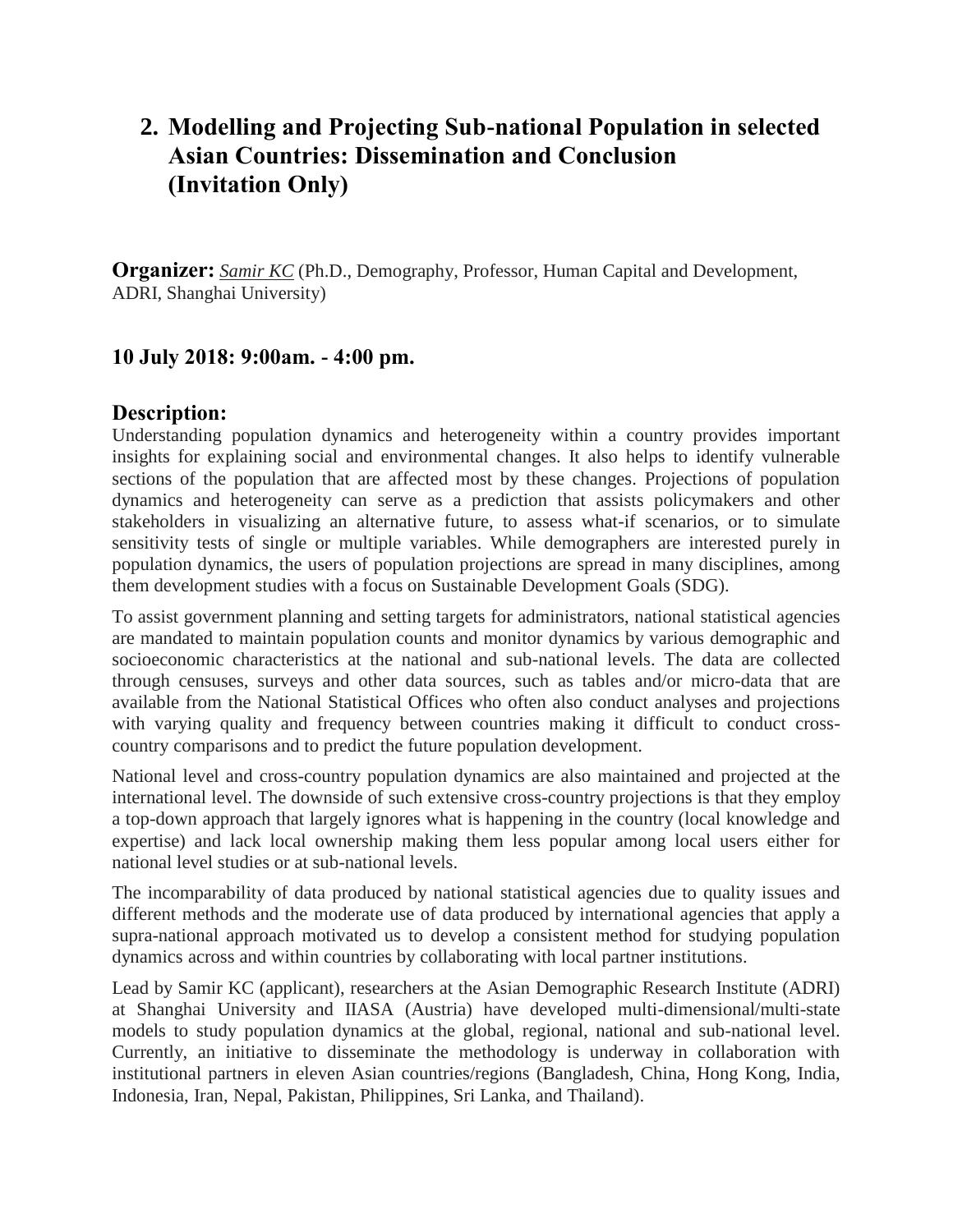The first workshop took place during 7-11 April 2017 at ADRI, Shanghai University with more than 25 participants from more than 11 countries. The workshop focused on demographic and data issues in each country followed by an introduction to the methodology of multistate demography. A hands-on training session with an R-package (MSDem, Multistate Demography) was conducted.

We conducted out the second workshop with more than 22 participants (from 11 country teams) at ADRI during 22<sup>nd</sup>-24<sup>th</sup>, where all countries, except Pakistan, presented preliminary countryspecific population model and results. We discussed important aspects of population dynamics in each country, followed by a general discussion on issues related to projection of demographic and human capital components and the future plans. Please find a list of participants attached to the email.

We plan to present the final set of results and analysis in each country during the proposed oneday workshop on "Modelling and Projecting Sub-national Population in selected Asian Countries: Dissemination and Conclusion". Each country will showcase their population dynamics model and an application of the model on the country-specific population issue. We will finalize the details in coming days.

In parallel, based on country-specific model and analysis we propose to have a special session on "Asian Demography on Crossroads: Future Implications of Demographic Change". Four papers on the following topics can be presented at the session. A methodological paper on human capital projections: A comparative illustration from selected Asian countries, Future of Health and Ageing in Asian countries, Demographic Dividend in Future of Asian rapid demography change, and Future of Education Trends in Asia.